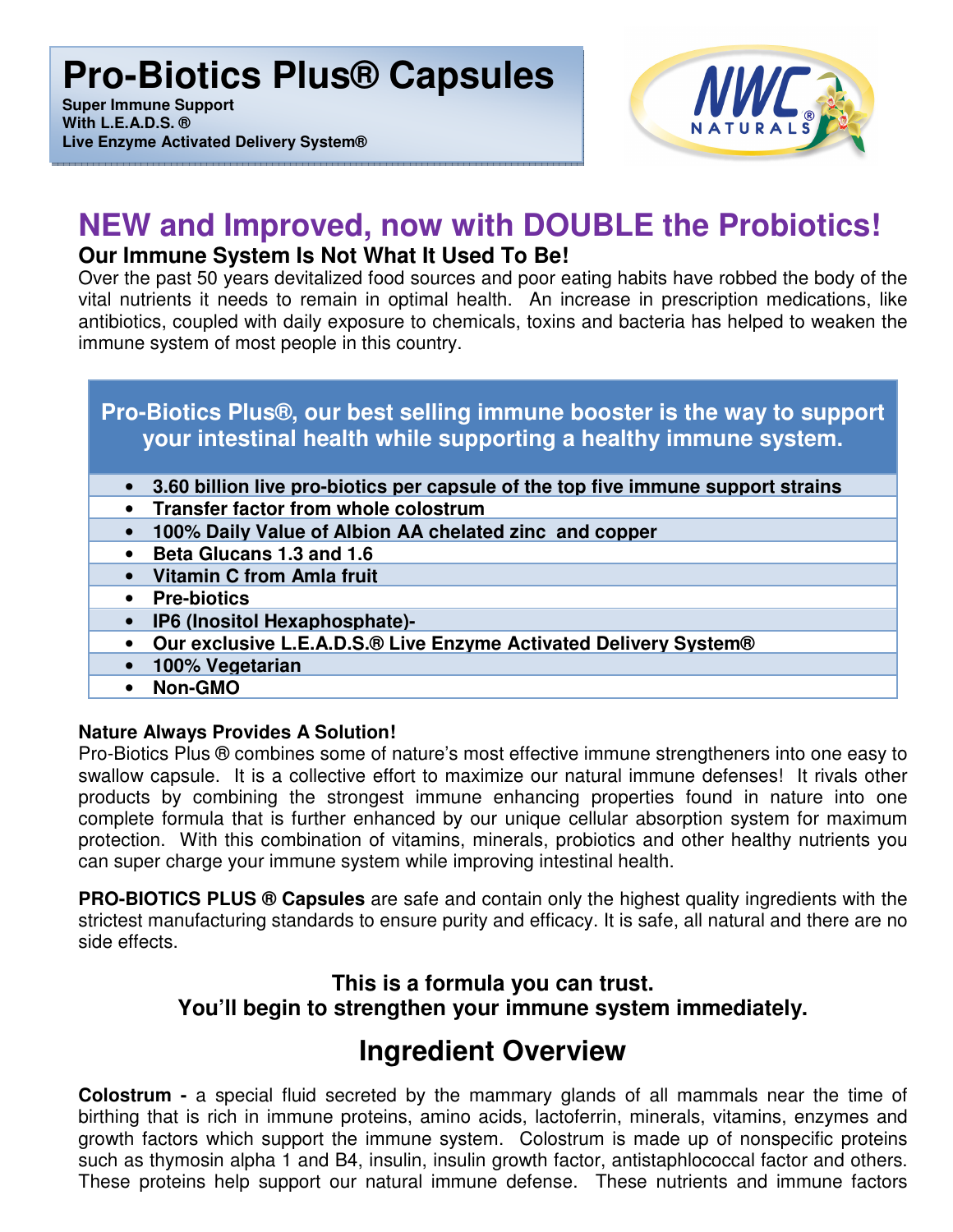enhance the immune system and stimulate cell growth and repair. Colostrum was designed by nature to promote strength and good health. Colostrum for human use is harvested from dairy cattle, as the components are identical to that of human colostrum, except that bovine colostrum is more concentrated. Colostrum from the first lactation is highest in immune proteins and transfer factors; NWC uses whole bovine colostrum from the first lactation of New Zealand disease-free cows that have not been fed chemicals, antibiotics, pesticides or steroids.

"Bovine colostrum is biologically transferable to all mammals, including humans. It is much higher in immune factors than human mother's colostrum. Laboratory analyses of immune and growth factors from bovine colostrum are identical to those found in human colostrum, except that the levels of these factors are significantly higher in the bovine version." (Dr. Zoltan Rona, American Journal of Natural Medicine)

**Whole food Vitamin C from Non-GMO Amla** 

**Fruit -** also known as Indian gooseberry, is one of the richest natural sources of bioflavonoids and Vitamin C. Native to India, the plum sized fruit is revered for its anti-aging and immune enhancing properties. Each Amla fruit contains up to 700 mg of Vitamin C. The natural ascorbate is enhanced by the bioflavonoids and polyphenols contained in each fruit. In fact, researchers have shown that 8.7 mg of natural Vitamin C complex from Amla is equivalent to 100 mg of the most commonly used synthetic Vitamin C. (Arore, R.B. Development of Unani Compounds from Herbal Sources, p234, 1985). Vitamin C is an essential water-soluble nutrient that plays several key roles in maintaining health and immunity because it fights free radicals, protects DNA and combats the effects of stress.

**Pro-Biotics -** (including Lactobacillus plantarum, Lactobacillus acidophilus dds-1 and Bifidobacterium Bifidum, Bifidobacterium Longum, Lactobacillus casei) are organisms and substances that help improve the environment of the intestinal tract. These organisms produce acids (such as acetic acid and lactic acid) and other compounds, which inhibit the growth of "bad" bacteria and promote "good" intestinal flora. Science supports that an important first line of defense in immunity is intestinal flora. Consulting with Dr Khem Shahani, NWC included five strains of "good guy" bacteria in this formula specifically chosen for their special benefits to the immune system. Along with preventing infective organisms from gaining a foothold in the GI tract, these strains of bacteria also enhance the activity of immune cells.

#### **Pre-biotics- Inulin IQ FOS**

**(Fructooligosaccharides) -** One of the bestknown probiotics, FOS is a class of simple carbohydrates found naturally in certain plants, such as Jerusalem artichokes, onions and bananas. FOS is known to promote the growth of

| Serving size: 1 Capsule<br>Servings per container: 90                     |                           | Chelates covered by     |
|---------------------------------------------------------------------------|---------------------------|-------------------------|
|                                                                           | <b>Amount per Capsule</b> | %DV                     |
| Calcium<br>(as Calcium Bis-Glycinate Chelate)                             | 20 mg                     | 2%                      |
| Zinc (as Zinc Bis-Glycinate Chelate)                                      | 5 mg                      | 33%                     |
| Copper (as Copper Bis-Glycinate Chelate)                                  | .66 <sub>mg</sub>         | 33%                     |
| Colostrum (milk)                                                          | 150 mg                    | $\star\star$            |
| Amla Fruit extract                                                        | 100 mg                    | $\overline{\star}$      |
| Probiotic blend                                                           | 90 mg                     | $\overline{**}$         |
| Bifidobacterium longum                                                    | 720 million CFU+          | $\star\star$            |
| Lactobacillus plantarum                                                   | 720 million CFU◆          | $\overline{\ast}$       |
| Bifidobacterium bifidum                                                   | 720 million CFU+          | $\overline{**}$         |
| Lactobacillus casei                                                       | 720 million CFU+          | $\star\star$            |
| Lactobacillus acidophilus DDS-1                                           | 720 million CFU+          | $\overline{\star\star}$ |
| Beta Glucans mixed 1,3 and 1,6                                            | 50 mg                     | **                      |
| Fructo-oligosaccharides                                                   | 150 mg                    | $\overline{**}$         |
| L.E.A.D.S. <sup>®</sup> A proprietary blend<br>Amylase, Lipase, Cellulase | 21 mg                     | $\star\star$            |
| Inositol hexaphosphate                                                    | 2.5 <sub>mg</sub>         | $\overline{\ast}$       |

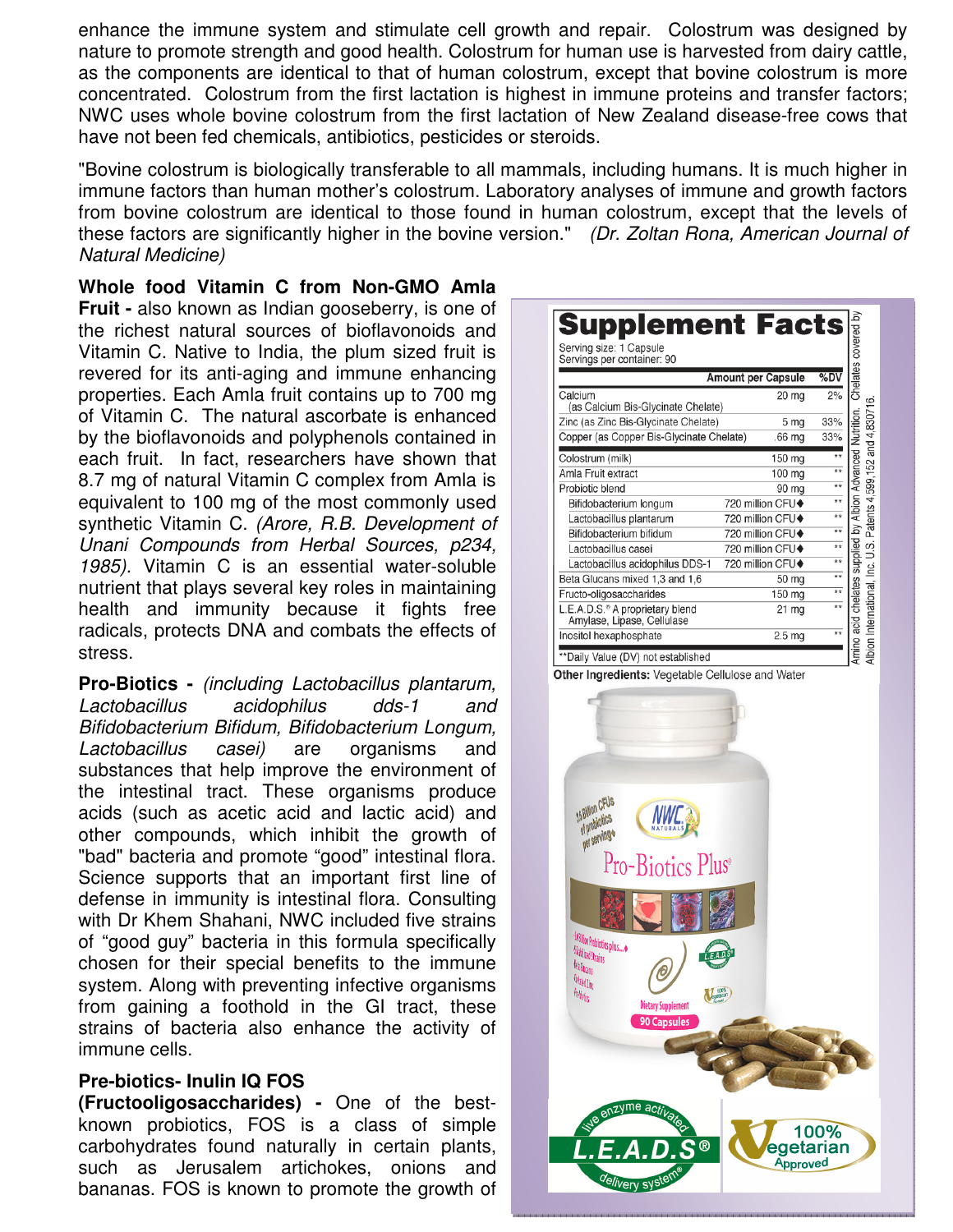beneficial bacteria in the gastrointestinal tract. It has been shown to stimulate growth of Bifidobacterium in the colon facilitating good colonization. Supplementing with FOS can greatly increase metabolic activity in the colon and help relieve constipation and reduce the production of intestinal putrefactive substances. Healthy colon function is vital to a properly functioning immune system.

**Beta Glucans 1, 3-1, 6 -** have potent immune stimulating properties that help with the production of macrophages, the large white immune cells that attack aberrant cells in the body and remove toxic debris. Beta glucans have also been shown to increase protection of the immune cells from the damage of radiation. Many in the medical community concede that the increase of the microbial killing activity of leukocytes and immune function, as a result of supplementing with Beta glucans, suggests a clear effect on supporting a strong immune defense.

**IP-6 (Inositol Hexaphosphate) -** a complex carbohydrate found in virtually all mammals, most cereals, nuts and legumes and that is composed of the sugar inositol with six phosphate groups, is a natural plant antioxidant. IP6 is one of the components of fiber that has been said to support good gastrointestinal health. Increased cellular levels of IP-6 have been linked to increased immune system activity. Additionally, IP6 has been shown to have potent antioxidant properties and to support normal kidney function as well as normalize cholesterol and lipid levels. IP6 has no known toxic effects.

**Zinc -** is a trace mineral occurring in the body in larger amounts than any other trace element except iron. It serves many functions including acting as a constituent to at least 25 enzymes involved in digestion and metabolism. It aids in the absorption of many vitamins, especially the B complex. Zinc is very important for proper function of the thymus gland and thymus hormones, as well as cellular immunity. Research indicates that the health of the body's natural killer cells may be dependent on zinc intake for normal growth and development. Zinc has been shown to enhance the immune system, reduce excessive levels of free radicals, stimulate cell growth and tissue repair and greatly contribute to overall health. Two capsules of Pro-Biotics Plus ® supplies 100% of the daily value of zinc.

**Copper -** is necessary for the growth, development and maintenance of the bone, connective tissue, brain, heart and many other body organs. It is involved in the formation of red blood cells, the absorption and utilization of iron, and the synthesis and release of lifesustaining proteins and enzymes. These enzymes in turn produce cellular energy and regulate nerve transmission, blood clotting and oxygen transport. Copper stimulates the immune system to repair injured tissue and promote healing. Copper also helps to neutralize "free-radicals" which can cause severe damage to cells.

**L.E.A.D.S. ® -** like all of NWC's products **Pro-Biotics Plus ®** contains our exclusive **L.E.A.D.S. ® Live Enzyme Activated Delivery System®.** It is NWC's delivery system that guarantees assimilation and utilization of the nutrients at the cellular level. **L.E.A.D.S. ®** is a proprietary system of adding a blend of select enzymes to botanical and whole-food products for the purpose of improving the release and absorption of nutrients contained in these products.



This special blend of supplemental enzymes works to extract the nutrients from the formula in the most bioavailable form so the body can use them easily and efficiently. The

**L.E.A.D.S. ®** enzyme delivery system is formulated to match the specific needs of each individual product made by Natural Wellness Centers of America Inc. and is based on a unique and proprietary method. It is